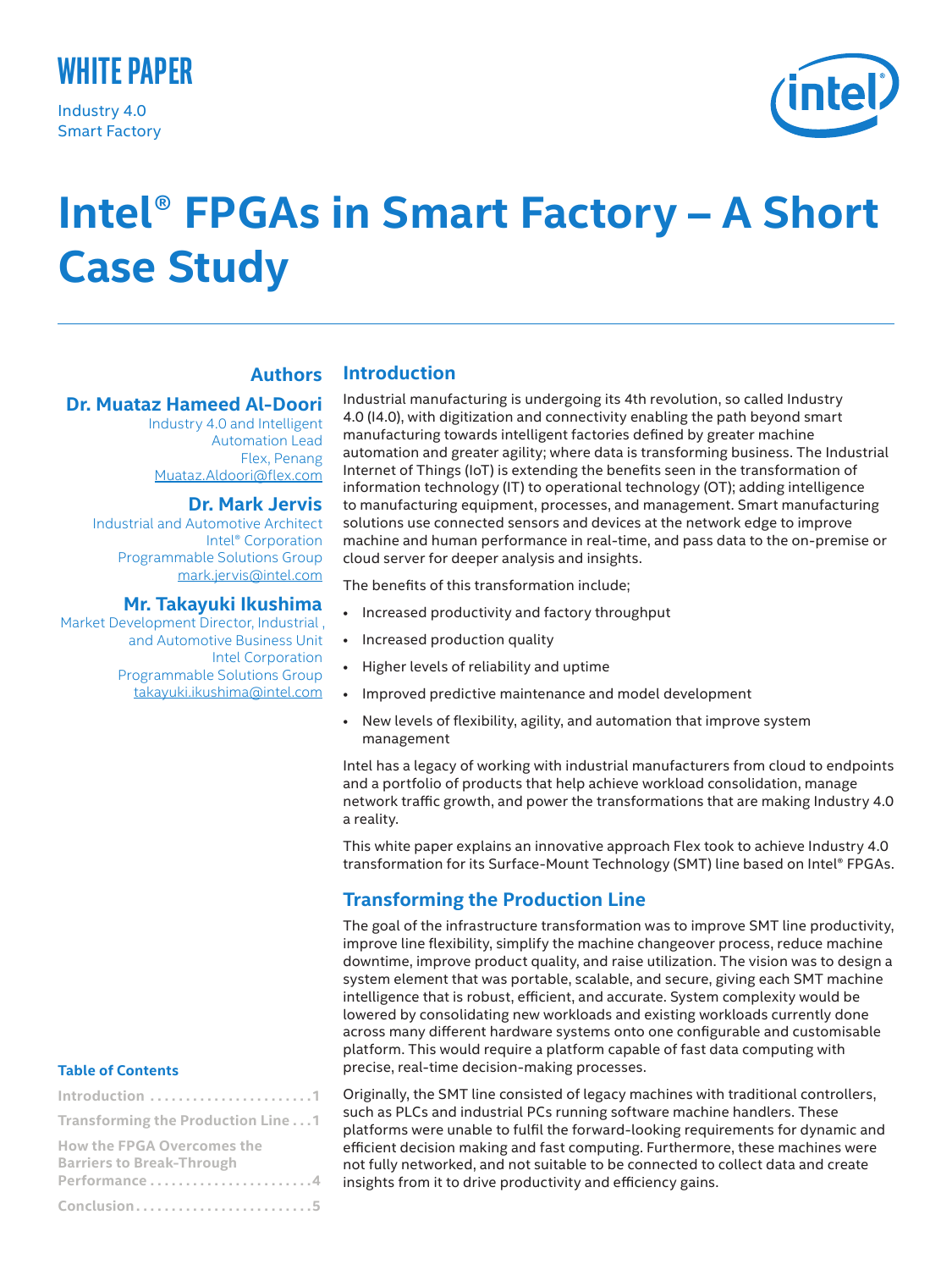Two significant challenges confronted these existing platforms: the synthesis nature of the decision-making operation and data computing latency. The compound process of data gathering, filtering, and handling leads to a complex decision-making process. Also, signal synchronization, computing engine architecture, and limited computing power (operating frequency and throughput) in these platforms causes a marked latency in data processing. Flex sought to simplify the system architecture and data processing while improving the system's real-time capabilities. The ability to consolidate and centralise compute for the SMT processes was considered a key factor. However, this itself brought further challenges. The first challenge is that consolidated real-time processing would require true parallelism. The second challenge is that together with connectivity came the need for strong cybersecurity.

One significant challenge in designing a system is managing ordering dependencies between multiple real-time computations. Dependences can arise in many ways in multiple contexts. For example, a dependency can occur between two processes at coarse level when one process waits for a message or signal to arrive from another process, such as sending width adjustment control bytes to conveyors after the Wi-Fi connectivity handshaking signal. Dependency

also arise in the fine-grain read-and-write operations (traditional Read-After-Write, Write-After-Write and Write-After-Read).

Managing dependencies is key, as dependencies can not only limit parallel performance, but also affect correctness. For example, a data dependence that crosses cybersecurity layers boundary creates a need to synchronize or communicate between the layers. Analyzing where data dependencies exist, gives an understanding of the consequences for parallelism and correctness even there is no prior mapping of what aspect of the computation caused the sequence relation in the first place.

Industrial architects have sought to overcome such problems using computing platforms such as industrial PCs, microprocessors and microcontrollers, or general-purpose graphic processors. While these platforms are accurate and very effective in certain tasks, they did not fulfil the requirements for deterministic low-latency compute with enough performance within the power consumption budget. Instead a platform was needed that had efficient concurrent and parallel architecture capable of hard real-time, highperformance compute; sufficiently low power, with I/O flexibility for the connectivity and the ability to integrate strong cyber-security to protect it.



**Figure 1.** Two Layers of XANDERs Connectivity

#### **Innovative Approach**

Flex's solution was to partner with Intel to develop an intelligent "machine brain" ("XANDER") on their FPGA platform. In the systems architecture, two layers of XANDERs are integrated in the SMT line in a decentralized manner. Each end-point machine (e.g. auto-loader, link conveyor, unloader, etc.) has a corresponding XANDER that communicates automatically east-west with others in the layer and north with an SMT-line master as required. See Figure 1. The organization is flexible and decision-making largely localised.

This architecture reduces the communication bandwidth with the master FPGA system, freeing processing space for higher level connectivity with other SMT lines in production at the

master level. There are dozens of XANDERs installed in Flex SMT lines to manipulate and collect sensor data in real time securely. All have wireless connectivity with the line gateway connected to the Flex internal network. Figure 2 and Figure 3 depict the top-level design and architectural hierarchy of the XANDER.

Parallelism is a key factor in amalgamating efficiency and performance in embedded design as is clear in the XANDER top-level architecture. This combines two Reconfigurable Embedded Processor (REP) computing engines, four filter lines, embedded memories, address generators, an input unit manager, emulator, and clock generator as well as a Wi-Fi controller and other control subsystems all on a single FPGA chip. These main design units are outlined as follow: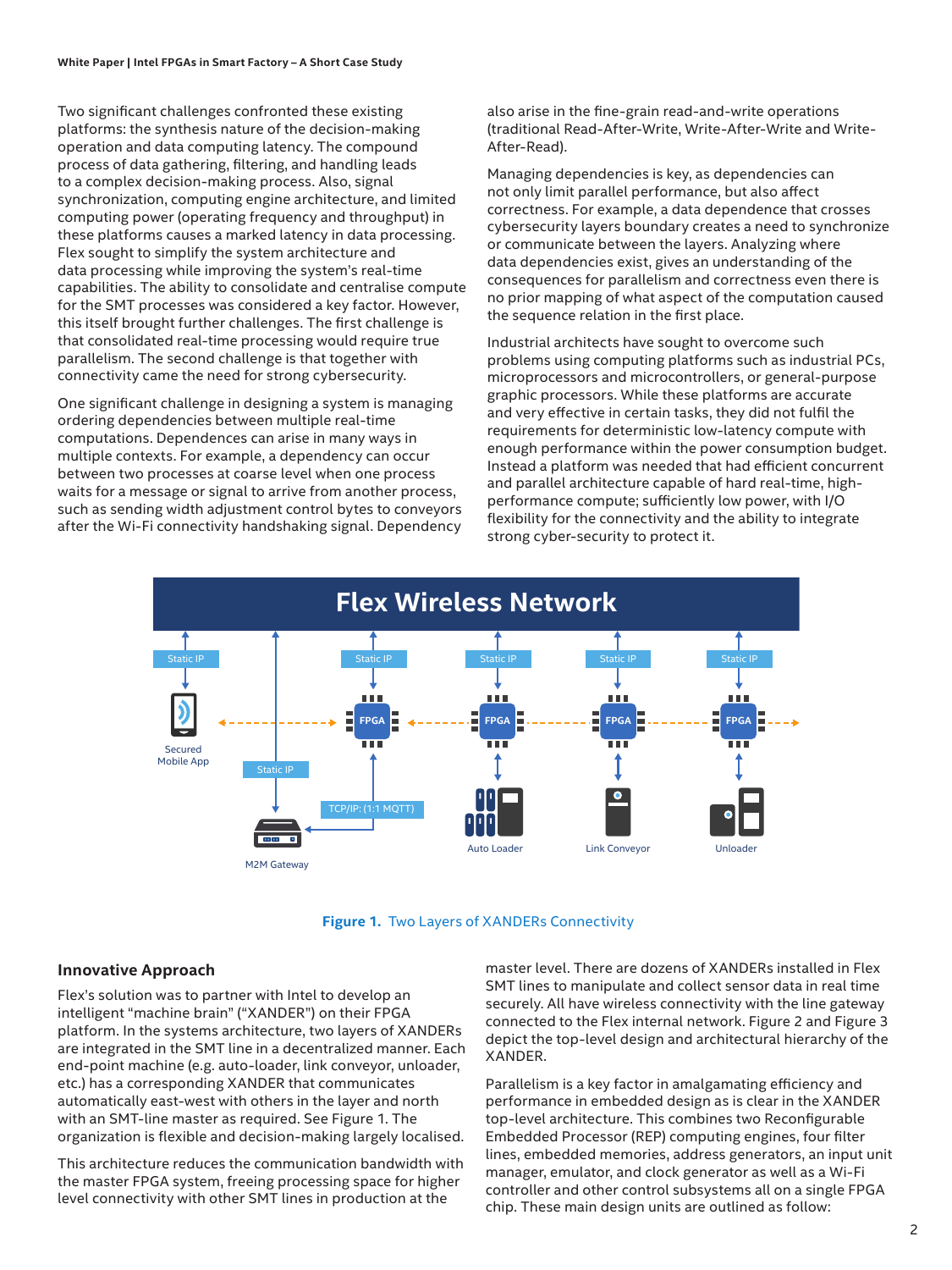



**Input Unit Manager**: The FPGA has enough on-chip memory to buffer the incoming high-bandwidth data transmissions, which allows for efficient embedded processing. This accelerates computation compared to using off-chip memory. Dual port memories are configured to allow concurrent read/write operations to pre-process a wide range of incoming data formats received from different machines built by different manufacturers across the SMT line. The input can be ASCII data, HEX data, decimal all with different packet sizes and formats. This also must be cleaned to filter out data unnecessary for production operation while using minimal memory, then passed on in a standardized format ready for processing.

**Embedded Parallel Systolic Filters**: The spatial compute structure of the FPGA is ideally suited to the implementation of pipelined filter substages. A controller orchestrates execution on these functional units in a sequence of pipelined and clocked steps, ensuring all steps to have scheduled time slots within an allowed jitter time. High computational efficiency can be achieved with concurrent compute pipelined through these functional units on every timestep, taking less cycles overall, while also using minimal FPGA resource area. Each synchronous pipeline has several computing stages, each performing discrete tasks with embedded registers storing partial results. Potential data and control conflicts can be overcome using a flag bit assigned to each stage to indicate its status; for example, either idle or still processing data.

**Signal emulator**: This is a standalone unit implemented within the XANDER that can emulate the signal and control words from various factory machines. With this functionality, XANDER can be unit-tested in isolation, to diagnose any system issues and provide assurance of performance and efficiency.

**Control sub-system**: This issues commands to other connected machines. Commands are complex control words sent to the machines to instruct them to perform various tasks and process operations, such as width adjustment, auto mode flow, enabling, and disabling. The command words generally consist of several ASCII bytes with different words size related to process functionality.

The main core consists of two REPs, which are separately responsible for floating-point and fixed-point task processing. These custom task-processing compute engines autonomously carry out common required tasks, such as calibrating the board width adjustment.

The REP engine comprises of a dual-issue computing unit and a set of pipelined functional units that are configurable to form many embedded custom processes. The REP consists of two stages of dual-issue task fetch and decode and load/store line, task and data memory and a timer. The task unit can fetch, decode, and issue two tasks per cycle to be executed by the pipelined functional units. These units make extensive use of threads and loops around small task sets to carry out local sub-tasks. With this architecture, a large compute bandwidth is achieved in relatively small memories.



**Figure 3.** REP Architecture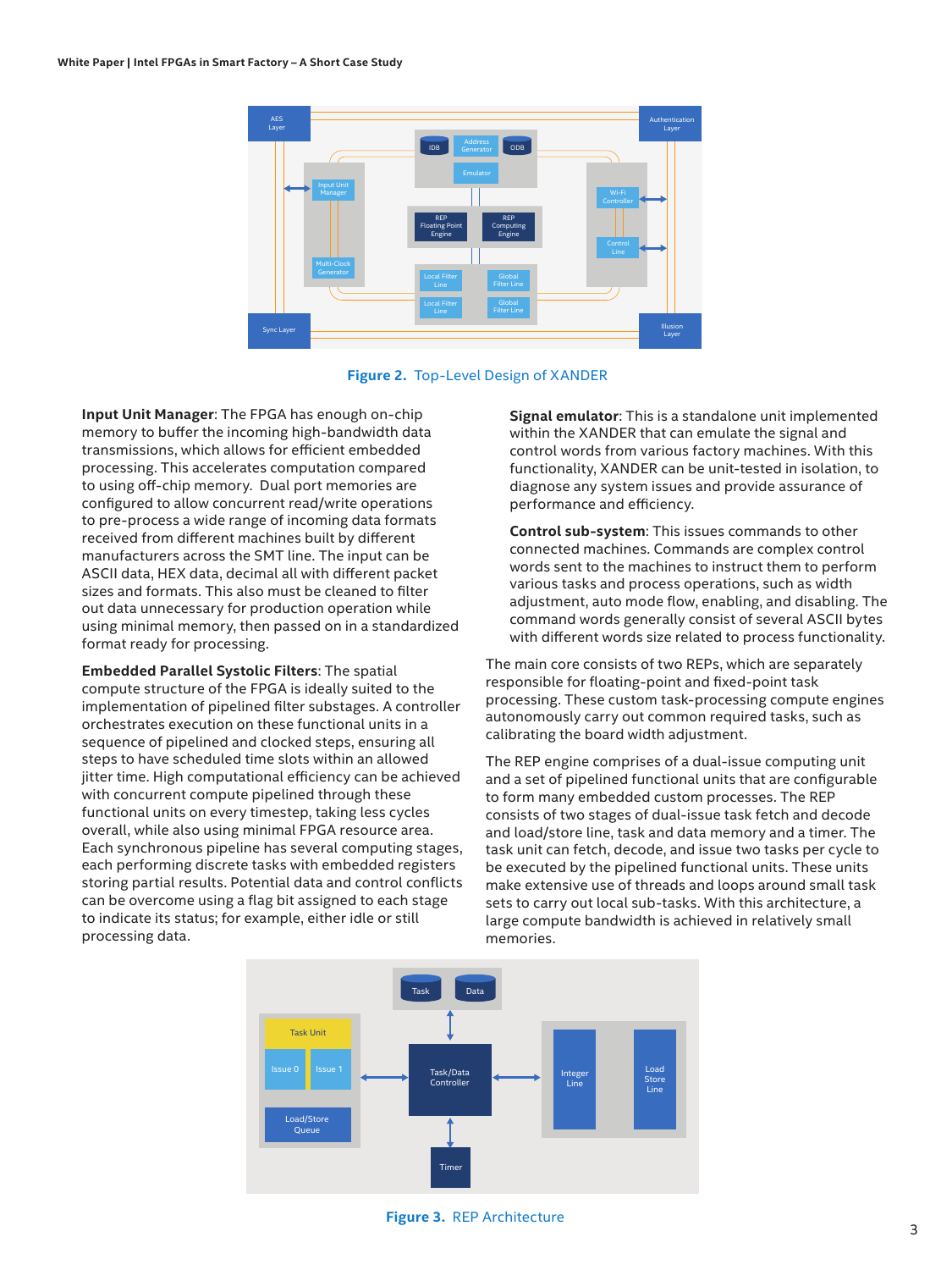These compute pipeline functional units can be reconfigured to implement many different tasks, making this scalable to any SMT line, regardless of the brand of the machine.

Alongside the immediate control functions, the FPGAs provide capacity to include analytics to assess and monitor each machine's condition, adding the further benefit of reducing downtime and improving productivity through predictive maintenance. The machine learning solution consists of both supervised and unsupervised approaches. Algorithms such as Extremally Randomized Trees (ERT) and Decision Trees (DT) are used together to provide forward prediction of machine health with a very high accuracy of 99.2%† . To achieve this, large data sets, with over a million data points are captured and used for training and test in a ratio of 80% data for training and 20% for test.

The result of the analytics is a view of the state of the production line components over a range of timescales.

In the shorter-term timescales, the Machine-to-Machine (M2M) Intel Gateway uses edge analytics via the Machine Brain to understand immediate productivity, efficiency, and defect rates; and trigger actions such as stopping the conveyor upon detecting continuous defects, or stopping and calling an engineer if the pick-and-place (PnP) rate drops below 98%.

In the longer-term timescales, analytics run in software highlights anomalies, provides trends and predicts individual machine performance and health predicted forwards by a few weeks. This gives the plant manager the information to address machine maintenance ahead of issues developing.

The architecture of the system has also improved the update time for the SMT line. Previously updating analytics was a manual operation taking of the order of 20 minutes; for example, in updating the models used in product classification. It is now a push-button process that can be sequentially rolled out down the line in 2.5 minutes. Furthermore, the FPGA can store and switch between multiple models concurrently, meaning this can occur with no idle while the SMT line is in full production.

## **How the FPGA Overcomes the Barriers to Break-Through Performance**

Flex chose to implement each Machine Brain on a Cyclone® IV FPGA. This method was capable of meeting the tough compute and operating requirements, including low power, with proven reliability and long lifetime, and with efficient cost.

FPGAs provide a truly parallel simultaneous computing architecture on which to achieve the low latency and deterministic control functionality required for high-speed production lines like SMT. The critical key performance indicators in choosing Cyclone IV FPGA were data ingest, synchronization and processing capability. The platform had to be capable of handling a massive amount of parallel data processing; across the input unit manager, the filtering modules, the reconfigurable embedded processor, the data buffering, the control subsystem, the Wi-Fi controller - all computing reliably in microseconds and with device and communication integrity protected. These could all be

implemented on the Cyclone IV FPGA while also balancing cost and power.

As mentioned above, both coarse and fine granularity of the system components are key in managing dependency constraints. FPGAs offer a deterministic platform with extremely low jitter, and with a cycle-by-cycle execution that allows precise control of data. On this, Flex could implement the required architectural sub-modules and tie the computation to the carefully parameterized hardware's resources to meet the design's specific needs.

Cybersecurity is another significant concern in connected smart manufacturing. Security attacks are a real credible threat, as demonstrated by attacks such as Stuxnet, Triton, and Industroyer. Another reason for selecting FPGAs is that they are very difficult to attack remotely, with no operating system, fewer data vulnerabilities, and fewer published attacks. No system is 100% secure so defenses must be agile to respond to new threats and patch any discovered weaknesses. FPGAs are programmable at the hardware level offering agility down to the hardware-level customization. In addition, cryptography, security, and adjacent algorithms are often feed-forward mathematically heavy computations, which are very well-suited to the FPGA spatial compute architecture with is array of digital signal processing (DSP) blocks logic and embedded memories.

The implementation of XANDER on Cyclone IV FPGAs provides comprehensive cybersecurity consisting of a defense-in-depth approach with multiple layers of protection (as shown in the 4 layers in the corners of Figure 2); including an Advanced Encryption Standard (AES) encryption/ decryption layer, an authentication layer, and last-line intrusion detection, prevention, and mitigation mechanisms in an 'illusion' layer.

The AES layer uses a 256 bit key for encryption, a strength generally accepted to be suitable to 2031 and beyond. However, one advantage of the FPGA is that if this were proved not to be the case, this can be updated in the firmware. We can take further advantage of the FPGAs lowlevel hardware customization to further hinder attacks; for example, obfuscating by slicing and distributing keys over multiple embedded memory location. The Authentication Code layer is responsible for generating handshaking codes for all communications and data transmissions. In the Flex system these codes are generated by a custom oneway mathematical function using embedded deferential equations and no transmission can be done without these code verifications.

Handshaking verifies authorization and verifies data has been received successfully. The last layer in the defense (called the Illusion Layer in the Flex system) observes for anomalies, including handshaking response failures. On suspicious activity, it ensures no intruder can gain access to data or further access the system by zeroizing all data (in this case overwriting with new dummy data) and locking all the I/O (with the exception for two pins for system salvage and cleaning by the designer).